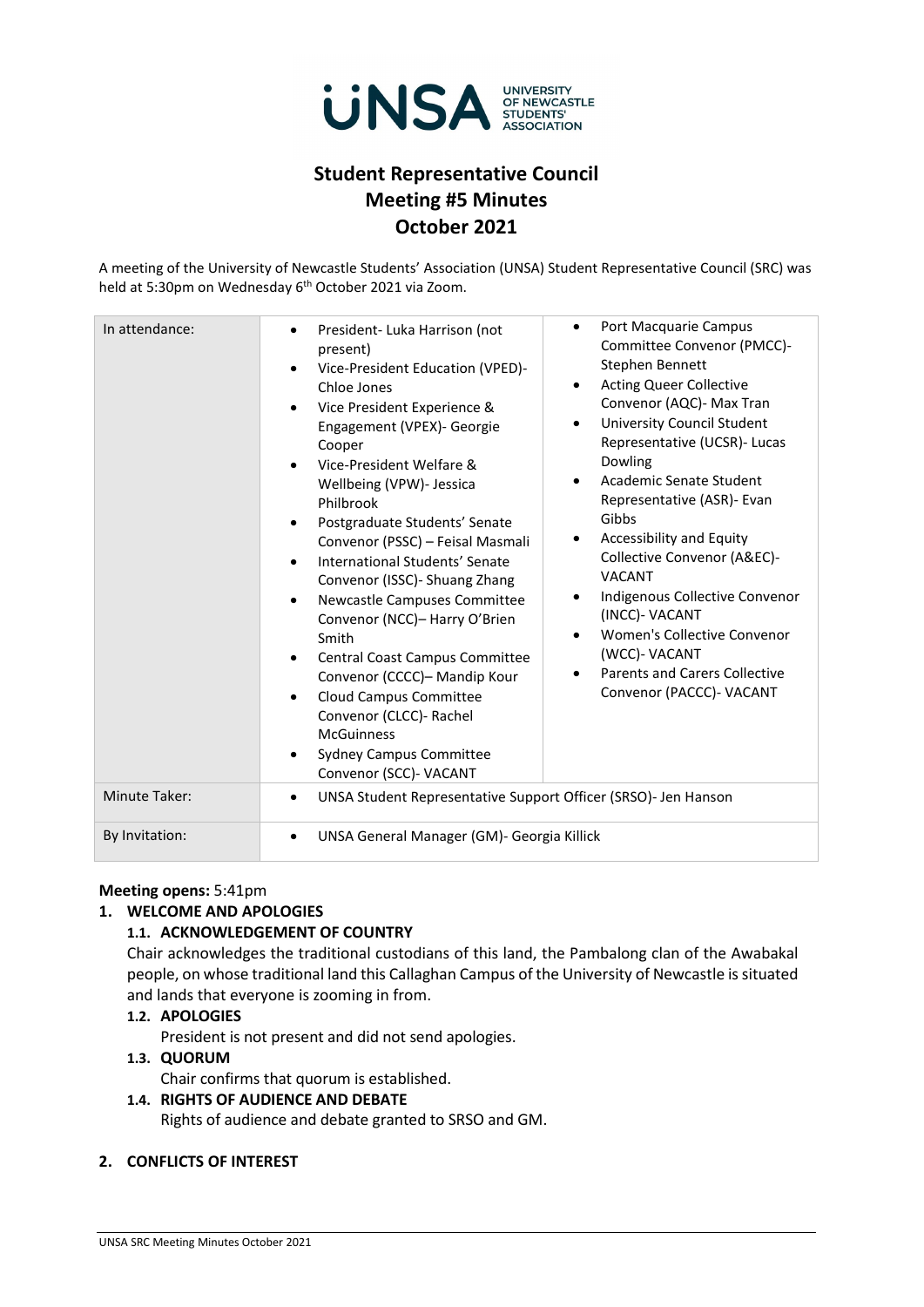

The chair calls on the Student Representative Council (SRC) to declare any previously undisclosed conflicts of interest relevant to today's agenda.

None declared.

### **3. CONFIRMATION OF MINUTES FROM THE PREVIOUS MEETINGS** See Dropbox Folder 3.

Motion: to confirm minutes from the previous meetings from August and September 2021. Moved by: NCC Seconded by VPW. In favour: 12 Motion carried.

## **4. ACTION ITEMS FROM THE PREVIOUS MEETING**

| <b>ACTION</b>                                                   | <b>ASSIGNED TO</b>            | <b>STATUS</b>             |
|-----------------------------------------------------------------|-------------------------------|---------------------------|
| Contact IFS Operations Officer to identify potential campaign   | GM.                           | $N/a$ , online            |
| zones for future UNSA elections.                                |                               | campaigning               |
|                                                                 |                               | due to covid.             |
| Update members on status of student payments and AGM date.      | <b>GM</b>                     | Complete                  |
| Draft Terms of Reference for the Parents and Carers Collective. | VPW, SRSO, Manager,           | In progress               |
| (POCO?)                                                         | <b>Student Representation</b> |                           |
| Plan and execute UNSA Staff and SRC paint and sip bonding       | <b>SRSO</b>                   | Complete, 6 <sup>th</sup> |
| session to be held after AGM.                                   |                               | October.                  |

| <b>ACTIONS JUNE SRC MEETING</b>                                       | <b>ASSIGNED TO</b> | <b>STATUS</b>         |
|-----------------------------------------------------------------------|--------------------|-----------------------|
| Reach out to Dean of Regional Campuses to explore possibility of      | GM.                | In progress           |
| extending library hours for Port Macquarie students.                  |                    |                       |
| Coordinate an UNSA trip to Port Macquarie for semester 2. Picnic.     | GM, SRSO, PMCCC    | On hold, covid-       |
|                                                                       |                    | dependent             |
| Incorporate SRC Key Contacts into SRC handover documents at           | SRSO, All          | Complete.             |
| the end of each year.                                                 |                    |                       |
| Adjust SAR PD slightly to accommodate for whichever committees        | GM, SRSO.          | In progress,          |
| SAR will sit on. Also adjust the time commitment and                  |                    | working with          |
| responsibilities accordingly.                                         |                    | <b>Student Living</b> |
| Amendments to the SRC TOR should be edited to match PD with           | SRSO, VPW          | In progress           |
| A&E Collective amendment.                                             |                    |                       |
| Draft SRC Flying Minutes Policy and bring to the next SRC meeting.    | GM, SRSO.          | In progress           |
| Research (potentially) indigenous artist-designed, sustainable,       | <b>VPW</b>         |                       |
| high quality picnic rugs for bulk order. To be considered in the next |                    |                       |
| SRC meeting. (With provision to add some picnic rugs to Port          |                    |                       |
| Macquarie campus while it is still open)                              |                    |                       |
| Send information re: indigenous-designed, sustainable                 | GM                 | In progress           |
| picnic rugs to VPW.                                                   |                    |                       |
| Write to DVC-A to appoint a Deputy Returning Officer to oversee       | GM, President      | Complete.             |
| and execute UNSA elections.                                           |                    |                       |
| Reach out to each SRC member regarding their payment.                 | <b>GM</b>          | Complete.             |
| Send out doodle poll to set up date/time for SRC/staff bonding        | <b>SRSO</b>        | Complete              |
| session.                                                              |                    |                       |
| Create risk assessments procedure for SRC funding proposal            | GM, SRSO           | In progress           |
| events.                                                               |                    |                       |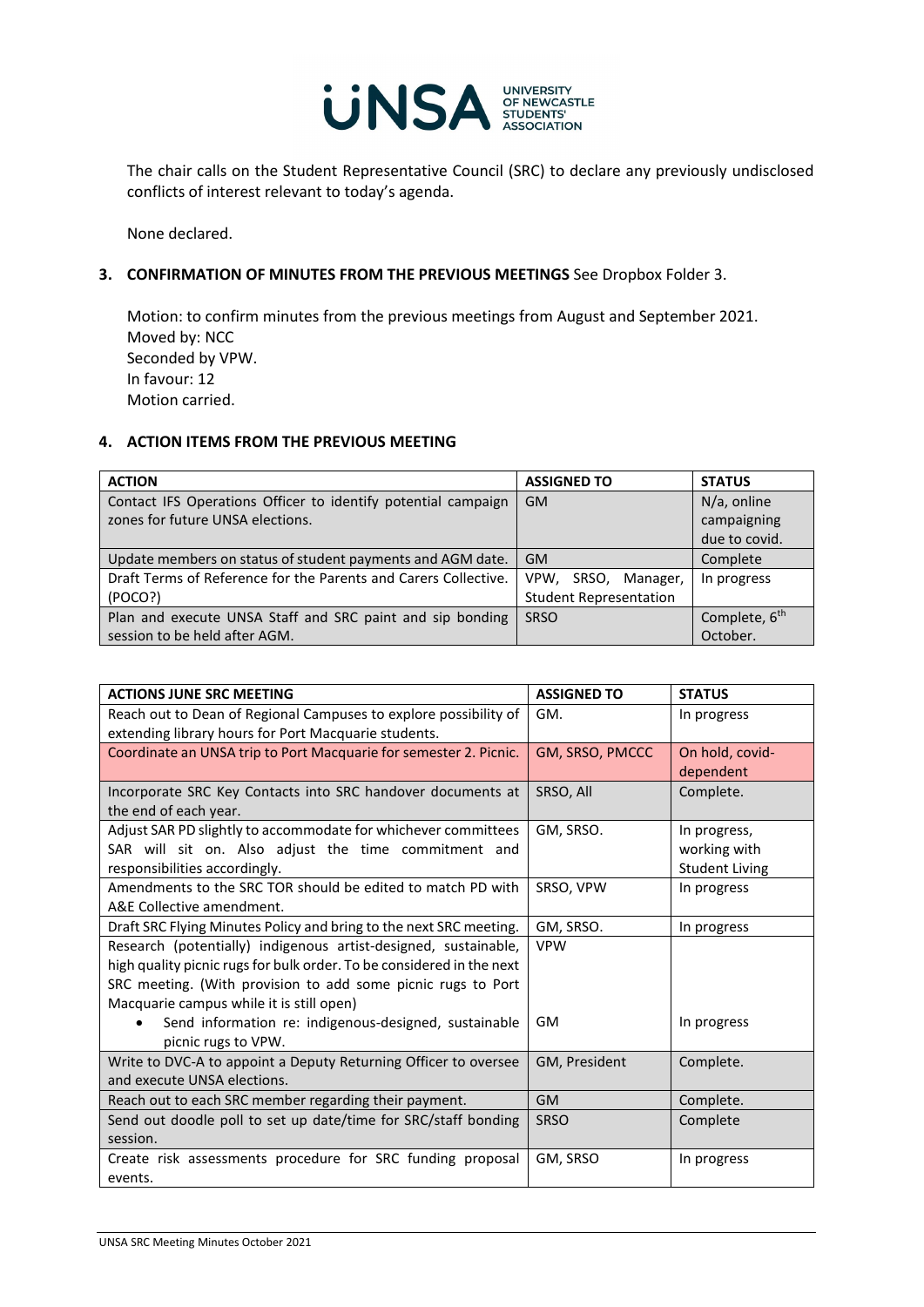

| Continue researching self-defence class quotes to bring to the VPW | On hold, covid- |
|--------------------------------------------------------------------|-----------------|
| next SRC meeting.                                                  | dependent.      |

| <b>ACTIONS FROM AUGUST MEETING</b>                               | <b>ASSIGNED TO</b> | <b>STATUS</b>     |
|------------------------------------------------------------------|--------------------|-------------------|
| Clubs Merchandise Framework                                      | VPEX, SRSO         | In progress.      |
| Sensory Objects: wobble chairs                                   |                    |                   |
| Table for next meeting to allow adequate time to consult with    | SRSO               | Complete          |
| students who are neurodiverse.                                   |                    |                   |
| Submit a proposal for October SRC meeting after consultation     | <b>CLCC</b>        | See agenda item   |
| with stakeholders.                                               |                    | 6.1.              |
| <b>Relocation of Hunter Tables:</b>                              |                    |                   |
| Reach out to library contact.                                    | <b>CLCC</b>        | Complete          |
| Add to the proposal: collaborate with library to get support.    | <b>NCCC</b>        | Complete          |
| <b>Contact IFS Commercial Services.</b>                          | SRSO               | Waiting to hear   |
|                                                                  |                    | back from Library |
|                                                                  |                    | staff.            |
| Port Macquarie Tenpin Bowling Event:                             |                    |                   |
| Amend proposal to allocate \$1000                                | <b>PMCC</b>        | Complete          |
| World's Greatest Shave:                                          |                    |                   |
| Brainstorm potential ideas for a campus activation charity event | All                | In progress, see  |
| for next meeting (October) and send through to the UNSA-office   |                    | agenda item 7.2.  |
| email.                                                           |                    |                   |
| Australian LGBTIQI+ Community Census Declaration                 |                    |                   |
| Sign the Australian LGBTIQI+ Community Census Declaration as an  | GM/President       | Complete          |
| organisation.                                                    |                    |                   |
| Promote declaration on UNSA social media accounts.               | <b>SRSO</b>        |                   |
| Nominate an Academic Proposal                                    |                    |                   |
| Help coordinate promotions for the initiative with VPW and UNSA  | VPW, SRSO, Media   | In progress       |
| Media Officer.                                                   | Officer            |                   |
| <b>SRC Elections:</b>                                            |                    |                   |
| Coordinate an SRC meet and greet/Q&A for early Week 7.           | <b>SRSO</b>        | Complete          |
| Send out a plan for elections workshops, communications etc.     | <b>GM</b>          | Complete          |
| NAGCAS Diversity and Inclusion Panel:                            |                    |                   |
| Notify Careers team of student volunteers: President, VPEd,      | <b>SRSO</b>        | Complete          |
| NCCC, VPEx, CLCC.                                                |                    |                   |

| <b>ACTIONS FROM SEPTEMBER MEETING</b>                              | <b>ASSIGNED TO</b> | <b>STATUS</b>   |
|--------------------------------------------------------------------|--------------------|-----------------|
| Contact representatives and ask them to reject the findings of the | AQC & VPW          | Complete        |
| committee report, and stop this harmful bill (One Nation - NSW     |                    |                 |
| Education Legislation Amendment (Parental Rights) Bill 2020):      |                    |                 |
| The Honourable Sarah Mitchell;                                     |                    |                 |
| Premier Gladys Berejiklian;                                        |                    |                 |
| The Honourable John Barilaro;                                      |                    |                 |
| The Honourable Chris Minns; and,                                   |                    |                 |
| Ms Prue Car.                                                       |                    |                 |
| Draft a joint media release from UNSA to the community calling     | AQC & VPW          | Complete        |
| for individuals and other organisations to reject the Bill, as     |                    |                 |
| explained by Equality Australia.                                   |                    |                 |
| Send joint media release to University DVC-A and Equity and        | AQC & VPW          | To be sent once |
| Diversity Coordinator.                                             |                    | approved by     |
|                                                                    |                    | President.      |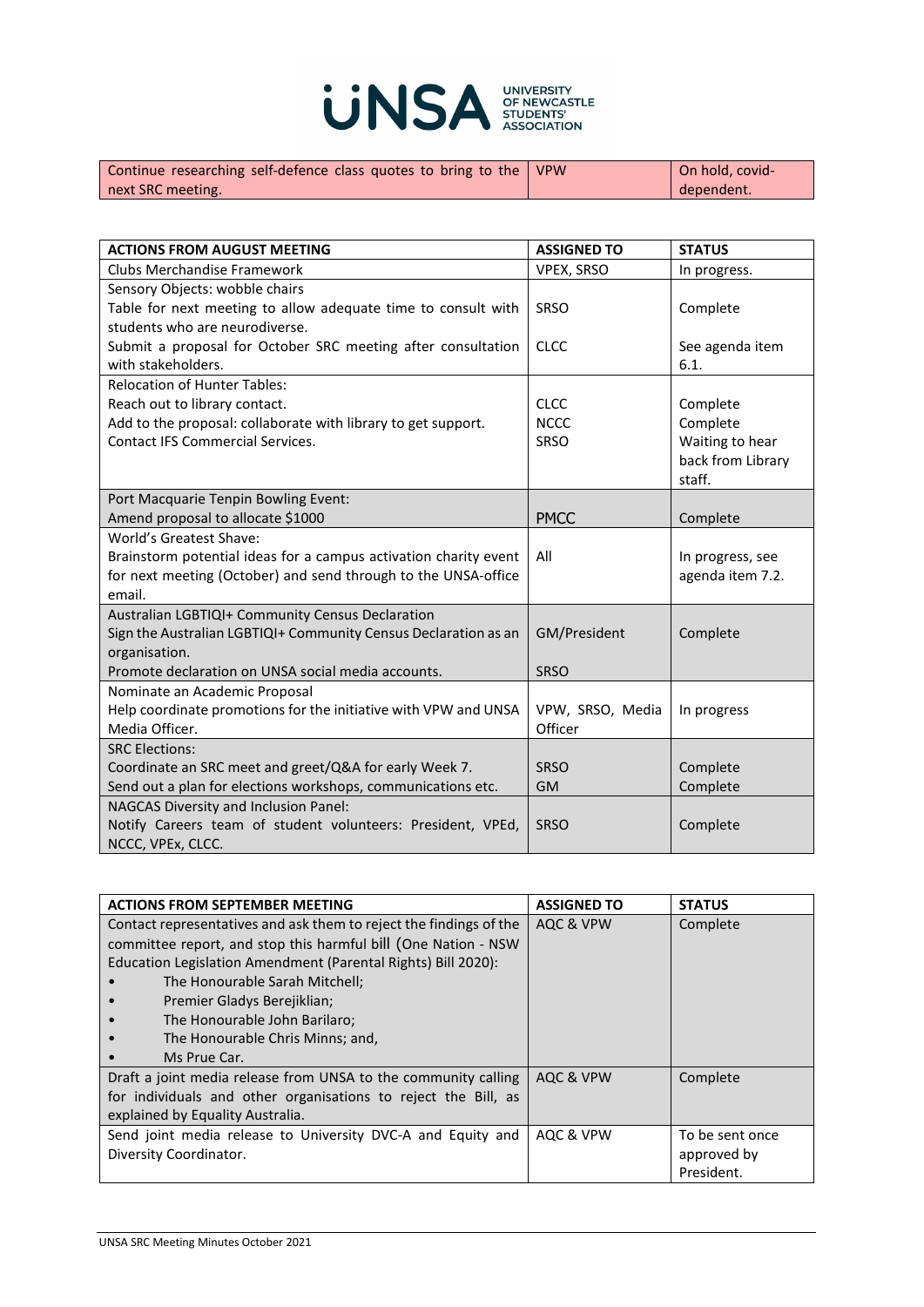

#### **Chair invites members to speak on any of the action items:**

NCC contacted the library again on Monday regarding relocation of Hunter Building tables but hasn't heard back from them yet.

VPW and AQC finished preparing the media release rejecting the One Nation - NSW Education Legislation Amendment (Parental Rights) Bill 2020 and has gone to President for approval before sending.

- **5. REPORTS** (see Dropbox folder 5)
	- **5.1. President not received**
	- **5.2. VP Education**
	- **5.3. VP Experience and Engagement**
	- **5.4. VP Welfare and Wellbeing**

VPW has sent out all the call outs for the collectives. Terms of Reference are being drafted and pages are being built on the website for each Collective with Online Experience & Engagement Officer.

- **5.5. Postgraduate Students' Senate Convenor**
- **5.6. International Students' Senate Convenor**
- **5.7. Newcastle Campuses Committee Convenor**
- **5.8. Central Coast Campus Committee Convenor**
- **5.9. Port Macquarie Campus Committee Convenor**
- **5.10.Sydney Campus Committee Convenor** n/a
- **5.11.Cloud Campus Committee Convenor**
- **5.12.Student Accommodation Representative** n/a
- **5.13.University Council Student Representative**
- **5.14.Academic Senate Student Representative**
- **5.15.Acting Queer Collective Convenor**

Motion: To approve the SRC reports received. Moved by: VPEx Seconded by: PGC In favour: 12 Motion carried.

#### **6. GENERAL BUSINESS & FUNDING REQUESTS**

**6.1. SENSORY OBJECTS: WOBBLE CHAIR** See Dropbox folder 6.1**.**

CLCC consulted with neurodiverse students regarding viability of wobble chairs and intended use scenarios. If UNSA purchased more than one, we can encourage more neurodiverse students to use the area. This proposal came as a follow up from the sensory items purchased earlier in the year. They are also great for neurotypical folks and are especially useful for improving posture. Members discuss how many chairs to order and if they will be shared between campuses. GM suggests UNSA could order 3 instead of the 2 outlined in the proposal. There is also a slight discount available if more than one is purchased in a single transaction.

Motion: to approve the proposal for the purchase of 3 wobble chairs. Moved by: NCC Seconded: CLCC In favour: 12 Motion carried.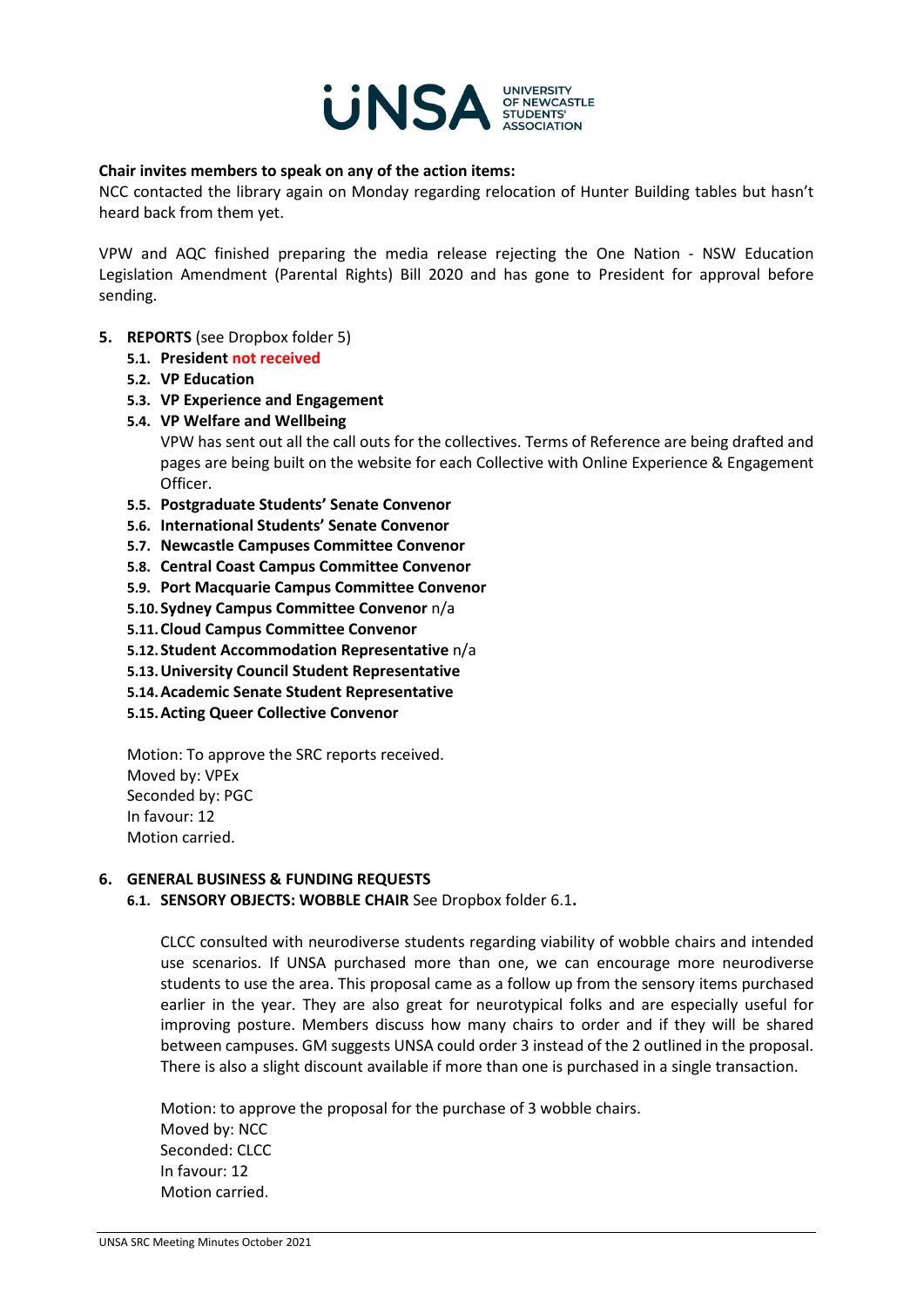

#### **6.2. MERCHANDISE**

GM asks members for their merchandise preferences for O-week 2022. UNSA can either purchase smaller quantities of a couple of expensive items or larger quantities of cheaper items.

Members discuss their preferences and express that sustainability is a key factor in the decision. It would be more responsible to get a couple of things of high quality instead of a lot of small plastic things. Last year Umbrellas were popular. Coffee cups and water bottles were very popular (and sustainable options) in previous years. Pens and highlighters were also a big hit. Last year UNSA chose biodegradable wheat grass pens which were of great quality. Other desirable merchandise includes Aerogard, Masks (with adjustable straps), and reusable cutlery. UNSA could also add a reusable straw to the cutlery set. Students also love wall planners!

#### **6.3. SRC STRUCTURE**

This is tabled for next meeting.

**6.4. SRC/UNSA LETTER TO UNIVERSITY COUNCIL RE: STUDENT POSITION ON NUSERVICES BOARD** UCSR and UNSA have been working hard this year on increasing student participation in governance. Another way to work towards this goal would be to establish a permanent formal position for a student on the NUservices board instead of informal student attendance at meetings, which currently leaves students at the whim of university management.

Members discuss the implications of establishing a student position on the NUservices board. UCSR suggests that the University Council Student Rep could be appointed as ex-officio to the NUservices Board. UCSR already complete the foundations of directors course to prepare for Board membership. It also makes more sense for council to appoint the student to the NUservices Board, as it is common practice for other university entities such as NUsport. Serving on University Council comes with a lot of background knowledge which could lend itself to the NUservices board position.

ASR flags that it may be too much of a commitment for the University Council Representative to handle. UCSR states the University Council workload is not as high as other SRC positions since there is only 1 meeting per month.

GM suggests separating this into two parts:

- o Will the SRC support the establishment of a Student Director position on NUservices board?
- o And if so, which role would be the one who would do that?

GM advises it may be best to discuss further and not make a final decision today. Members discuss next steps and agree that the SRC should write a letter to the NUservices board detailing this initiative. UCSR suggests actioning this before the December University Council Meeting.

Motion: That the SRC write a letter to the NUservices Board in preparation for the December University Council meeting, and for the SRC to discuss finer details further. Moved by: VPW Seconded: NCC In favour: 12 Motion carried.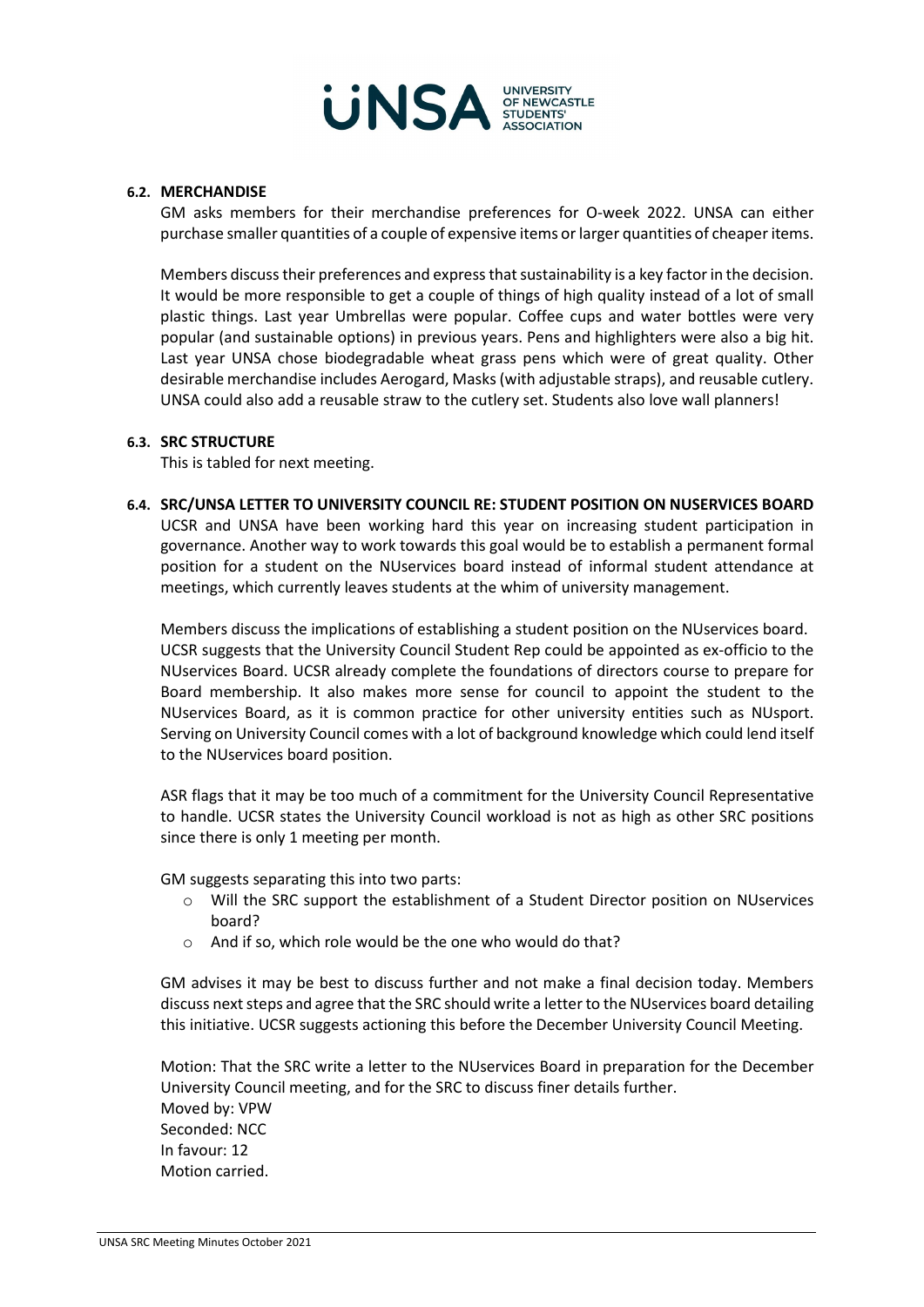

### **7. MATTERS FOR NOTING & GENERAL QUESTIONS**

### **7.1. CLUBS MERCHANDISE FRAMEWORK UPDATE**

Last meeting the SRC discussed an initiative for clubs to receive \$500 for merchandise for O-Week next year. The proposal is going to the UNSA Board under delegations of authority policy since it is over \$2000. VPEx gives everyone an overview of the documents prepared with the Clubs Support Officer and Scooda (merchandise supplier). There is no extra cost for shipping to students. VPEx talks through the cost per piece; for expensive items such as hoodies, students will pay \$10 to offset the cost. UNSA logo cost will be sent through separately as it is done by batch. Members share feedback in support of the clubs merchandise framework. If anyone has additional feedback, send through to VPEx.

#### **7.2. IDEAS FOR CHARITY EVENT**

e.g., 'World's Greatest Shave' as proposed by UCSR in previous meeting's action items. VPEX to speak on this (see 'matters for noting' in VPEx report located in Dropbox folder 5).

Since last meeting, VPEx searched for more local charities that UNSA could contribute to and gives an overview of each. Members add additional options.

- o Lifeblood: blood drives have been very much needed; however, it is difficult to get the van on-site due to covid restrictions.
- o Relay for life, partnering with NUsport.
- o Soul café sleepout for Soul typically takes place in May or could host this on campus.
- o Jenny's Place
- o Got Your Back Sista
- o Potentially a mental health charity around Newcastle.
- o Afghani refugees that have been settled in Australia.

Members discuss support for these initiatives and how they could link up with each campus. VPW suggests looking into charities on the Central Coast as it is one of the worst places for DV and inter-violence as another option.

Members discuss timeframe and agree that it would be best to shelve these for next year. UNSA is planning a give back week too which could involve multiple charities. GM advises it is best to wait to involve the 2022 SRC in these decisions and plan around the 2022 UNSA cycle of business. If anyone feels strongly about a cause, do the research, and submit a funding proposal, otherwise leave for the 2022 SRC.

#### **GM shares some items for noting:**

Today the GM sent through the updated SRC Terms of Reference approved in the previous Board meeting. These will also be uploaded to the website soon. The three ex-officio roles will all have voting power going forward. All positions are elected by students, and it is important that student voice is amplified.

At the most recent Campus Activation meeting, a student shared a proposal for a '*NUsic*' space. Essentially it is a space with a bunch of instruments where students can have impromptu jam sessions from time to time. Ideally in this space would be near the Conservatorium, NUspace or University House. IFS is looking for a location and has asked if *NUsic* could be housed in the Clubhouse under Bar on the Hill. The Clubhouse is coming under UNSA's management very soon as part of the clubs transition process from Student Central to UNSA.